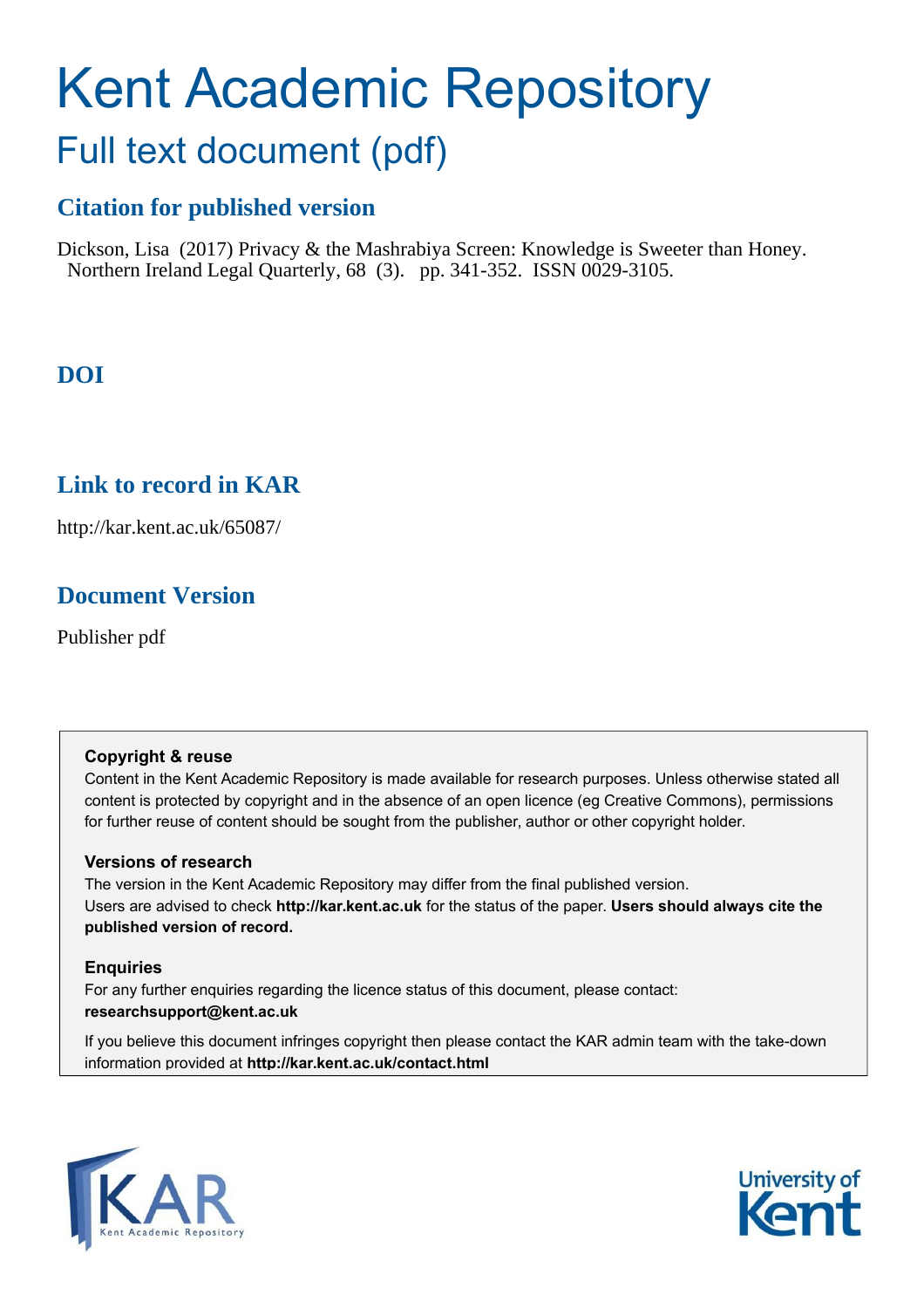# Privacy and the mashrabiya screen: Knowledge is Sweeter than Honey

LISA DICKSON

Kent Law School



*Screen*  © Trustees of the British Museum†

## **Abstract**

*This paper is offered to demonstrate the value of legal objects in the consideration of key legal concepts. In it I indicate the opportunities presented by an encounter with Susan Hefuna's large Mashrabiya Screen artwork in the British Museum to supplement, criticise and disrupt current thinking and attitudes towards the concept of privacy. In contrast to the increasingly contested and transactional nature of contemporary understandings of this concept, in which privacy is sometimes imagined just as one more complex function in the reasonable management of dataflows, Hefuna's screen can help to articulate and support a different approach to privacy. This approach is Privacy by Design, and through a consideration of the physicality of Hefuna's work, together with her own artistic ambition, my claim is that her art object helps to make the alternative approach to privacy manifest and tangible, prompting a reappraisal of the proper scope and nature of privacy protection.* 

**Keywords:** privacy; Privacy by Design; data flows; screens; Susan Hefuna.

<sup>† &</sup>lt;www.britishmuseum.org/research/collection\_online/collection\_object\_details.aspx?objectId=3153911 &partId=1>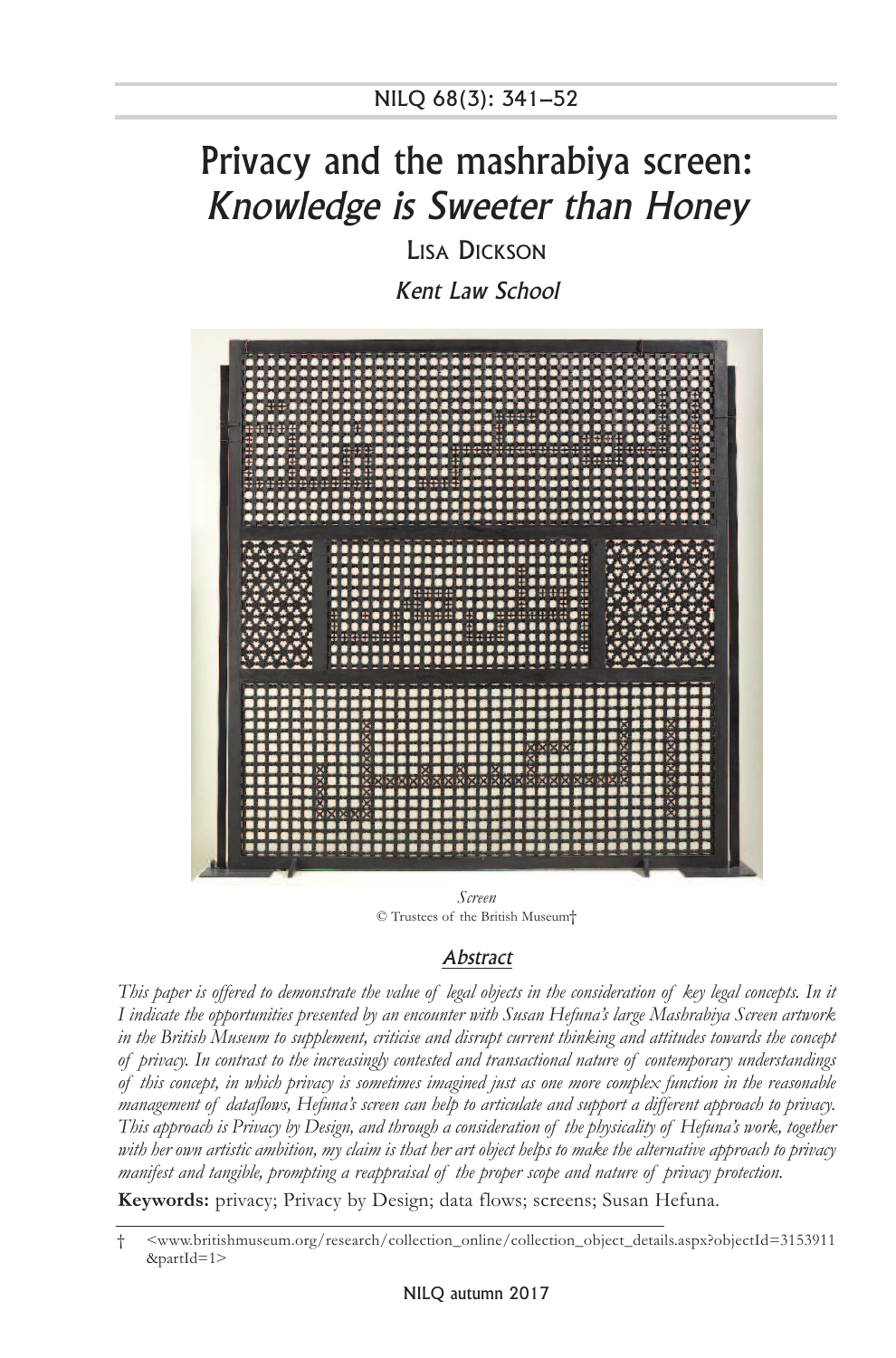#### Introduction

In this brief paper my general aim is simple: to demonstrate some of the ways in which<br>reflection on a single object can help to articulate and reappraise a topic of current<br>interest in local scholarship. That topic is pri reflection on a single object can help to articulate and reappraise a topic of current interest in legal scholarship. That topic is privacy, and the object is a physical mashrabiya screen created by the artist Susan Hefuna,<sup>1</sup> held in the British Museum and entitled *Knowledge is Sweeter than Honey*.

In some ways the links between object and topic are obvious and perhaps even appear trivial. It is obvious and intuitive, for example, that screens promote privacy, precisely because you cannot easily see through them. It also seems obvious that screens hinder privacy because a hidden observer can peer out at unsuspecting activity from beyond their cover. However, law and legal scholarship have recently played a primary role in the marginalisation of robust and intuitive understandings of privacy such as those in play here. Instead, in multiple jurisdictions and through multiple legal cases and instruments, the notion has become nebulous and gradable, 'a difficult and complex concept' whose instances are difficult to identify, to be found either broken down into myriad types and kinds, or cast simply as another transaction cost or marker in the algorithms that govern complex data flows. My claim is that Hefuna's screen physically reminds us of the intuitive absolutes that until recently were taken to characterise the concept and which are now in danger of being left behind. In fact, the specific jurisprudential aim of this paper is to show how Hefuna's screen helps articulate a different approach to privacy in law, in which privacy is not a rather shapeless concern in the reasonable management of data flows, but is a robust value that needs to be 'baked into'<sup>2</sup> the hardware and technology that people actually use. In short, this paper uses Hefuna's screen in support of 'Privacy by Design'.

A few qualifications are needed before my essay can begin. First, I make no distinction in what follows between matters that bear on pedagogy (i.e. using Hefuna's screen to promote student understanding and reflection on privacy) and scholarship (i.e. the production of new academic research on privacy and related matters). This is because the insight and opportunity offered by the reflection in question are of value to both, as I hope will become apparent as discussion proceeds. As Hannan et al observe, 'facing students with an unknown object and asking them to deduce what they can from its physical form, encourages just the sort of analysing and hypothesizing that are the life forces of scholarly enquiry'.3 This is precisely my methodological ambition in putting Hefuna's screen to use and holds as much for academic researchers as for student learning. Indeed, underpinning my approach is a single thesis, as applicable to scholarship as to learning and teaching. The thesis is that asking familiar questions (here, about the concept of privacy in law) in the context of an object-instance (a wooden art object in a gallery in the British Museum) allows a development of ideas that is not readily available in more typical treatments of privacy either through metaphysical generalities (so,

<sup>1</sup> For bibliographic information on the artist – Susan Hefuna – see <www.susanhefuna.com>.

<sup>2</sup> The phrase 'baked into' and similar is often used in discussion of privacy by design to suggest the need to ensure privacy settings are embedded into the process or product that they are 'so deeply baked-in they cannot be turned off '. See A Cavoukian and J Jonas, *Privacy by Design in the Age of Big Data* (Information and Privacy Commissioner of Ontario, Canada 2012) 2.

<sup>3</sup> L Hannan, R Duhs and H Chatterjee, 'Object-based Learning: A Powerful Pedagogy for Higher Education', in Jos Boys, *Museums and Higher Education Working Together: Challenges and Opportunities* (Routledge 2016) 165.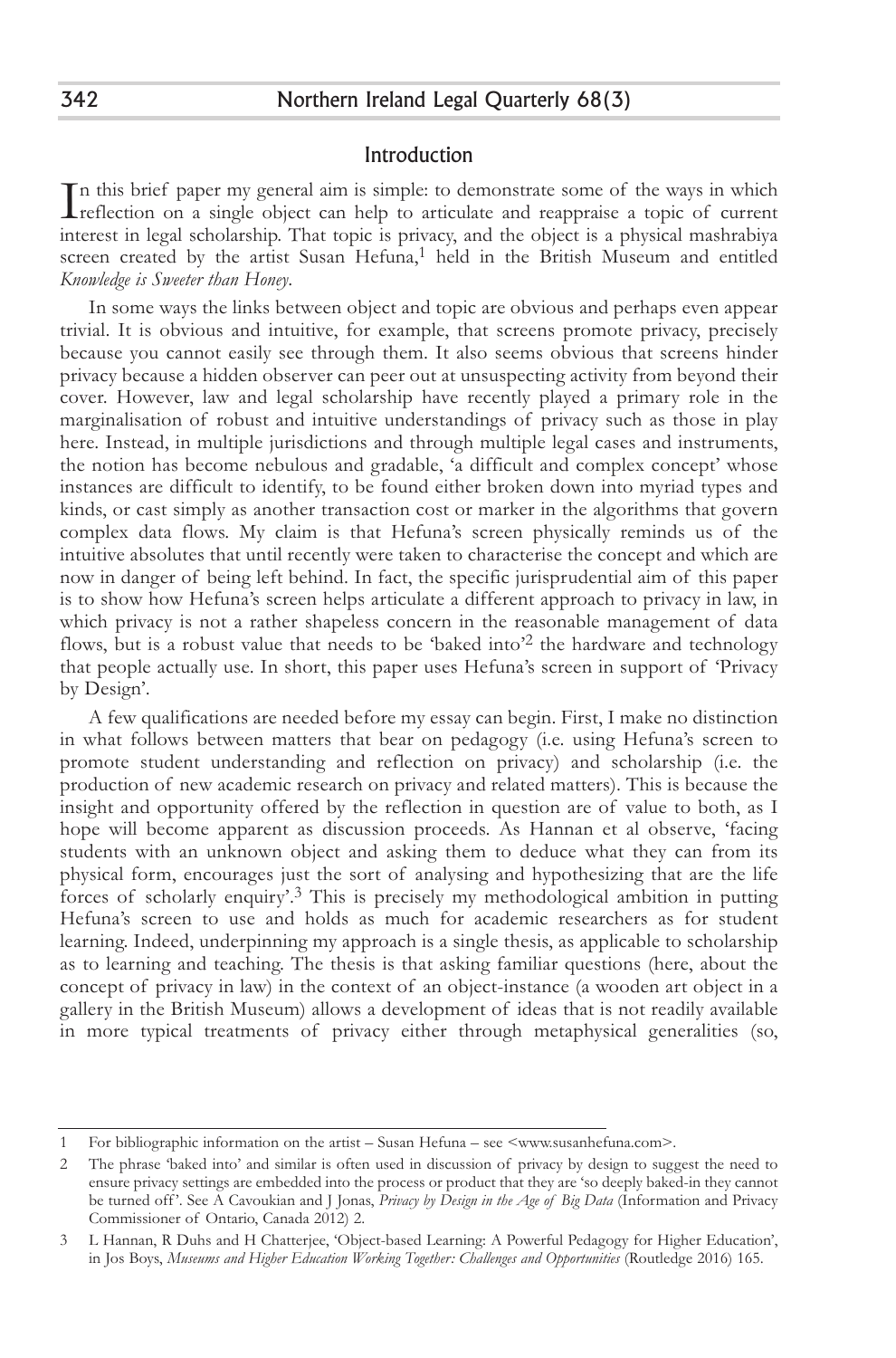theorising the concept of privacy in the abstract), $4$  or through the routine sites for its application (thus, the textbook cases and other sites of its legal contestation).<sup>5</sup> In this way I aim to use both Hefuna's screen to urge a pause in the current theorising (away) of privacy in law, and also to use the platform of privacy in law to press the merit of using museum and other objects to analyse and hypothesise in the legal arena, exactly as Hannan et al propose. I take both of these aims together as the discussion proceeds.

My argument is set out over the following three sections, each offered, fittingly enough, as a 'screen'. I want to call *screens* to mind throughout, which is one thing that an encounter with Hefuna's screen naturally presses on an observer. Each screen works in just the way Hefuna's does in the British Museum – both presented as an object in its own right, but also as a fixed point of mediation through which further ideas can be glimpsed, linked and brought into focus. In this way I set out a procession of ideas, each tethered to and prompted by the physical screen in question. So, the first screen presents the object itself. The second screen is brought into focus – is prompted immediately – by our encounter with the first and considers Hefuna's artistic intention in creating the object: ideas familiar to legal scholarship begin to intrude here. The third and final screen then moves through the first and second to interrogate the force of the screen for legal pedagogy and scholarship, with the focus resting entirely on the presently vexed *concept* of privacy. There then follows a brief conclusion.

Finally, a cautionary note is needed. My claim is not that the ideas on offer can only be found through consideration of Hefuna's artwork, nor is the claim that they are impossible to establish through more traditional scholarship. I do not claim that Hefuna's screen is a uniquely well-placed art object – even within the British Museum – for the delivery of the theoretical gains I have in mind. Rather my claim is simply that her screen, on a tour of the museum, can be used powerfully in the way I present. This, of course, is a strength rather than a weakness in regard to my general support for the use of museum artefacts for theoretical purposes. However, it would be a mistake to imagine from these caveats that the approach I set out is just a colourful tangent or adjunct to more worthwhile scholarship. We shall see that the method of engaging with Hefuna's physical object broadens the scope and reach of existing analytic approaches to privacy, in turn enabling a test and critique of the fitness for purpose of existing legal understandings of that concept.

## Screen 1: object

The object in question is a work by the German-Egyptian artist Susan Hefuna. It is a wooden mashrabiya screen of five panels, of which three contain words written in Arabic. Created in 2007, the work was acquired by the British Museum in 2008 and is but one instance in a series of works by Hefuna – other physical screens, photographs – that take the mashrabiya screen as their subject. The screen, then, is a representation of an Egyptian 'mashrabiya' which has its roots in the Arabic phrase for 'cooling the water: such screens are a well-known feature of North African and Arabic architecture'.<sup>6</sup> Although their history can be traced further back than the fourteenth century, these

<sup>4</sup> For interesting discussion, see, for example, Daniel Solove. 'A Taxonomy of Privacy' (2005) 154 University of Pennsylvania Law Review 477; and R L Finn, D Wright and M Friedewald, 'Seven Types of Privacy' in *European Data Protection: Coming of Age* (Springer Netherlands 2013) 3–32.

<sup>5</sup> See, for example, *Murray v Express Newspapers and Another* [2007] EWHC 1908 (Ch).

<sup>6</sup> An interesting history of the development of the mashrabiya in Egyptian architectural culture is provided in J Mohamed, *The Traditional Arts and Crafts of Turnery or Mashrabiya* (Doctoral dissertation, Rutgers University-Camden Graduate School 2015).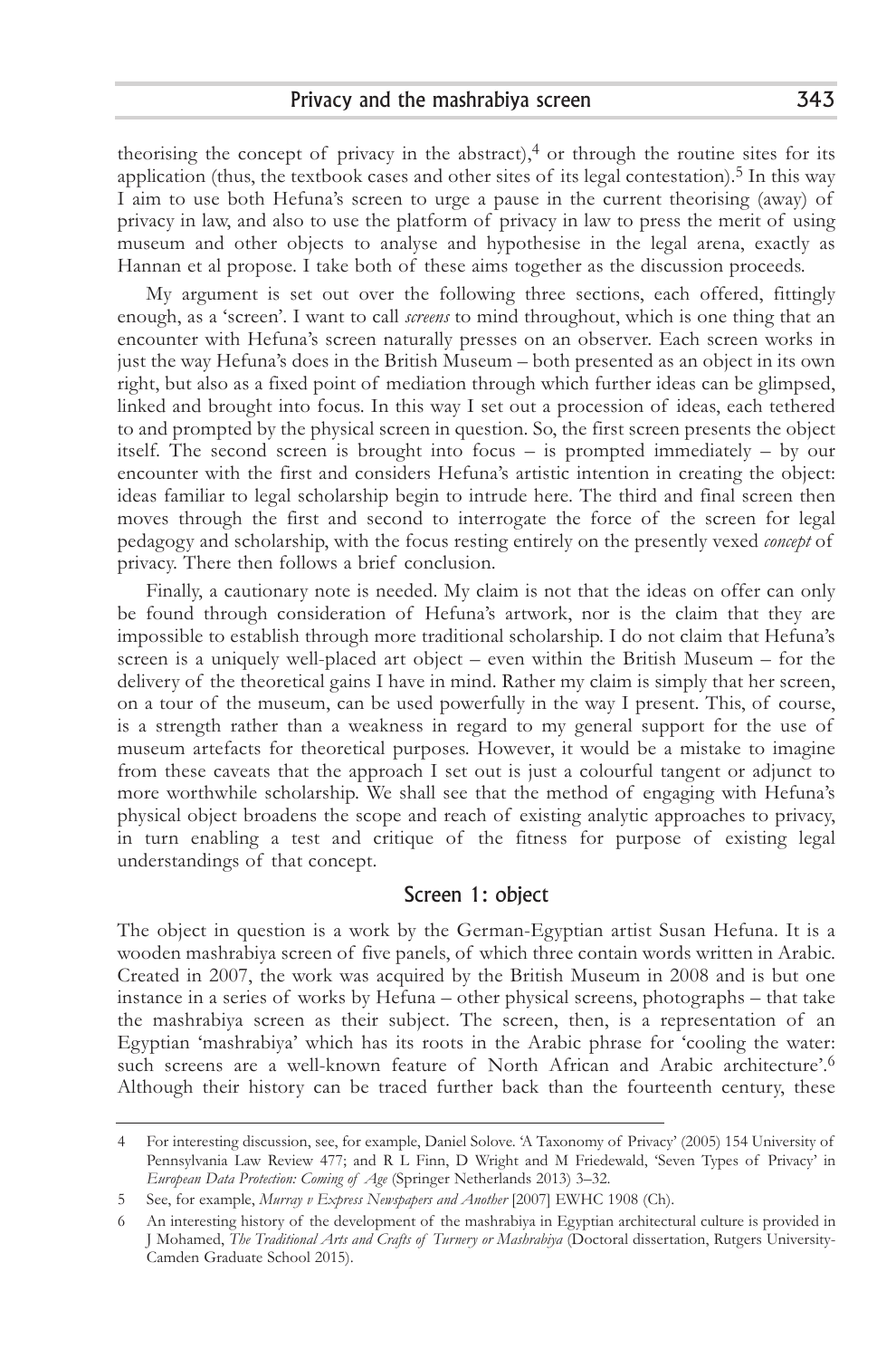screens became a notable architectural feature in Cairo during this period, becoming part of protruding oriel windows, usually on the upper floors of houses, designed to catch any breezes to cool pots of water behind them and, as the mashrabiyas became more ornate and large, designed to protect the privacy of the people<sup>7</sup> inside. Thus, as Feeny observes in a significant note:

Later, as they were fitted with cushioned beds running the length and breadth of the screen, they became comfortable havens in which the occupants could recline in cool privacy while gazing down at the streets or courtyards below and, unseen and unheard, share in the life of the outside world.<sup>8</sup>

*Knowledge is Sweeter than Honey* is just one of Hefuna's artistic renderings of such a screen.

Of the particular work itself the British Museum says this:

Knowledge is sweeter than honey: Sculpture, window-screen (mashrabiya), made of wood stained with black ink. Screen has outer frame and is divided internally into five 'windows'. Composed of numerous lathe-turned elements glued together to form geometric patterns. Further smaller elements are set within the three largest windows to form words in Arabic script.

The screen can be viewed by any of the visitors to the lower ground floor of the Sainsbury's Galleries located within the museum. As an art object it is striking – located within the African section, it is an imposing and freestanding piece that measures just over two metres wide and two metres tall, easily one of the larger objects in the gallery in which it resides. Its apparently 1:1 ratio with the mashrabiya screens whose form it appropriates naturally disturbs the borders of art and artefact – if you needed such a screen for a house you could quite easily adopt Hefuna's for the purpose. Indeed, those unfamiliar with mashrabiya screens may wonder at the relation between source and art object, between art and craft, and between facsimile and fake. Visitors to the gallery might begin to wonder whether the art in Hefuna's creation lies just in the insertion of the Arabic text, the rest of the object perhaps remaining unremarkably standard in form and construction. For now it is enough to imagine the bulk and heft of the piece and to realise that the photograph in the British Museum collection cannot do justice to its physical impact.



*Figure 1: Hefuna's mashrabiya screen* Photo by Amanda Perry-Kessaris

As can be seen in Figure 1, Hefuna's screen has considerable physical presence, not least because of its blackness in an otherwise light-coloured and well-lit setting. Interestingly, unlike many of the pieces located within this particular gallery, it is not enclosed in glass. The large screen stands on a base away from the gallery walls and is protected by short ropes, thus allowing observers to walk around the whole piece unimpeded by any casing. The ability to view the screen from both sides and, indeed, walk all around it allows the observer to break free of – or

<sup>7</sup> Thoughtful discussion of the use of privacy within the construction of Muslim homes and architecture is provided in Z Othman, R Aird and L Buys, 'Privacy, Modesty, Hospitality, and the Design of Muslim Homes: A Literature Review' (2015) 4(1) Frontiers of Architectural Research 12–23.

<sup>8</sup> John Feeney commentary in *Saudi Aramco World* (July/August 1974 print edition) 32–6, 33.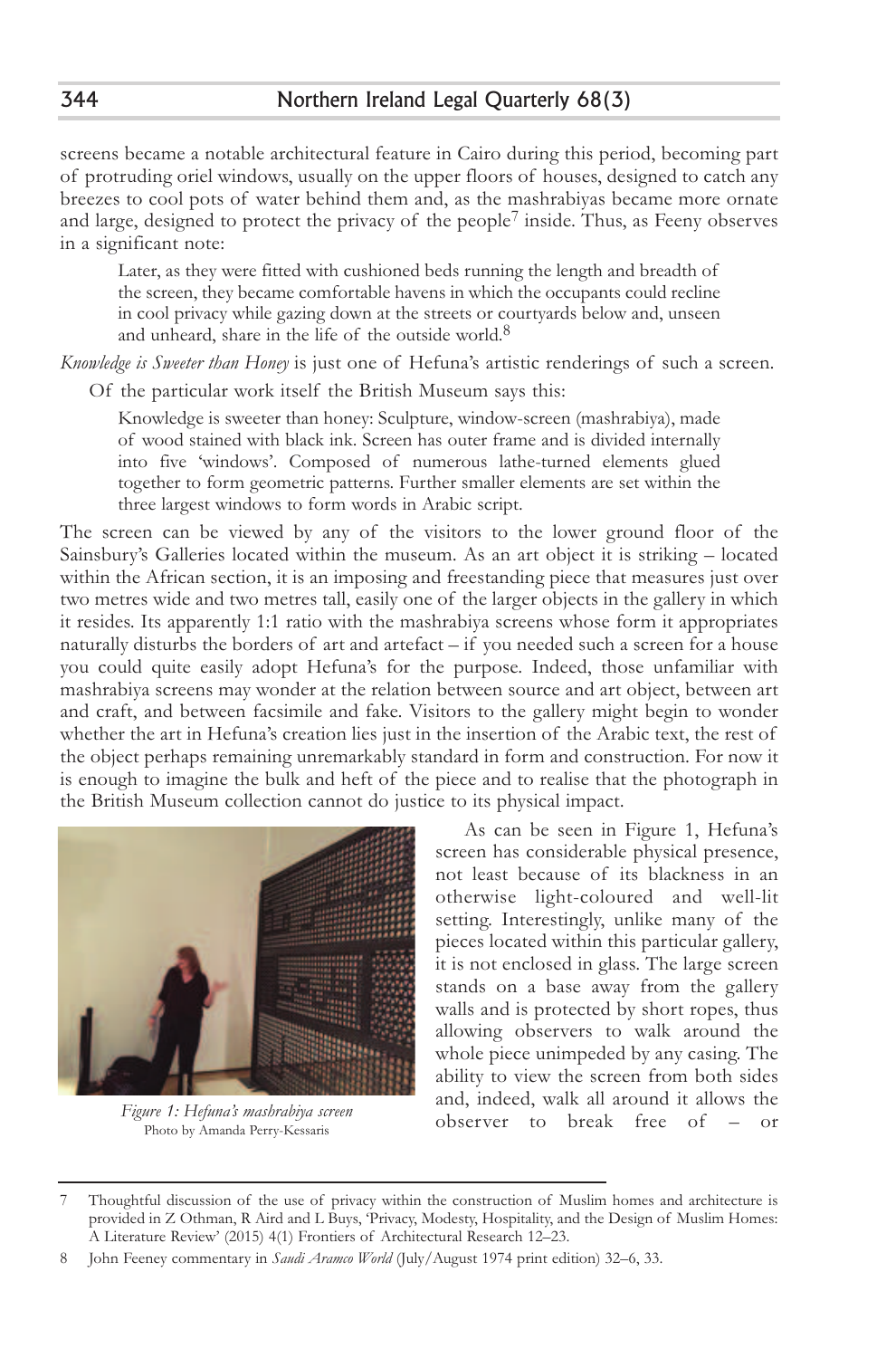problematise – consideration of which side is the 'inside' and which the 'outside'.9 This question is not answered, of course, by the script in the three windows, for the question then becomes for whom – on which side – is the script written. In any case, many visitors will likely be unable to identify the side from which the Arabic writing reads intelligibly. That script resonates with the following lines, taken from Proverbs 24:

My son, eat thou honey, because it is good; and the honeycomb, which is sweet to thy taste: So shall the knowledge of wisdom be unto thy soul: when thou hast found it, then there shall be a reward, and thy expectation shall not be cut off.<sup>10</sup>

Of course, much can be made of Hefuna's part use of this Proverb in her artwork, but I do not aim to pursue these ideas in the current paper: for present purposes my discussion develops around an encounter with the sheer physicality of Hefuna's screen.

#### Screen 2: Hefuna's artistic ambition

In considering Hefuna's artistic intention we are pressed to attend to all the various dimensions of the physical object that, as it happens, Hefuna wants us to call to mind. Hence we must consider the screen from one side, then the other, and finally as an object itself. Hefuna has said this of her work with the mashrabiya screen:

In my experience, most human beings are not able to see the world without a screen of social and cultural projections. I discovered the shape of Mashrabiya screens – windows, blinds, various cultural forms of architectural elements – in Cairo. The Mashrabiya protects the inside world from the outside; filtering the light and cooling the inside space; allowing one to observe without being seen. For me the Mashrabiya became an abstract symbol that operates in two directions with the possibility for dialogue, rather than closure. It separates, yet also filters and joins. It signifies the 'in-between-ness' of being in two cultures at the same time that it reflects personal experiences dealing with cross-cultural codes.<sup>11</sup>

Here we can see the elements that enable the screen to be used so effectively as spur to legal pedagogy and research on privacy. This is because privacy, protecting 'the inside world from the outside' and 'allowing one to observe without being seen', is also bound together with other concerns and interests – it 'separates but also filters and joins' and 'operates in two directions'. As we shall see, in this way Hefuna's screen begins to present us with a context for privacy in which many of the contemporary approaches to that concept are focused and articulated.

Moreover, in presenting us with a mashrabiya screen Hefuna consciously evokes and continues a theme in North African art itself, in which such screens were 'rediscovered by Hassan Fathy in the 1980s'. Influenced as she and a generation of artists have been by Fathy,  $12$ Hefuna's screen can be read as a continuing discourse on the mashrabiya screen and Egyptian culture – in which these screens have been culturally rehabilitated following their association with harems in Cairo.<sup>13</sup> Moving beyond Fathy, Hefuna tells us that her deployment of the screen is an abstract symbol for her own (and others') cultural 'in-betweenness', allowing a 'possibility of dialogue' rather than just to bleakly include and exclude.

<sup>9</sup> See Figure 2 below.

<sup>10</sup> King James Bible, Proverbs 24:13–14.

<sup>11</sup> Bettina Mathes, 'Interview with Susan Hefuna' (Flash Art 12 November 2010) <www.flashartonline.com/ 2010/11/tell-me-what-you-draw-and-i-will-tell-you-who-you-are-interview-with-susan-hefuna>.

<sup>12</sup> See Hassan Fathy, *Natural Energy and Vernacular Architecture* (UN University 1986).

<sup>13</sup> For further discussion see Mohamed (n 6).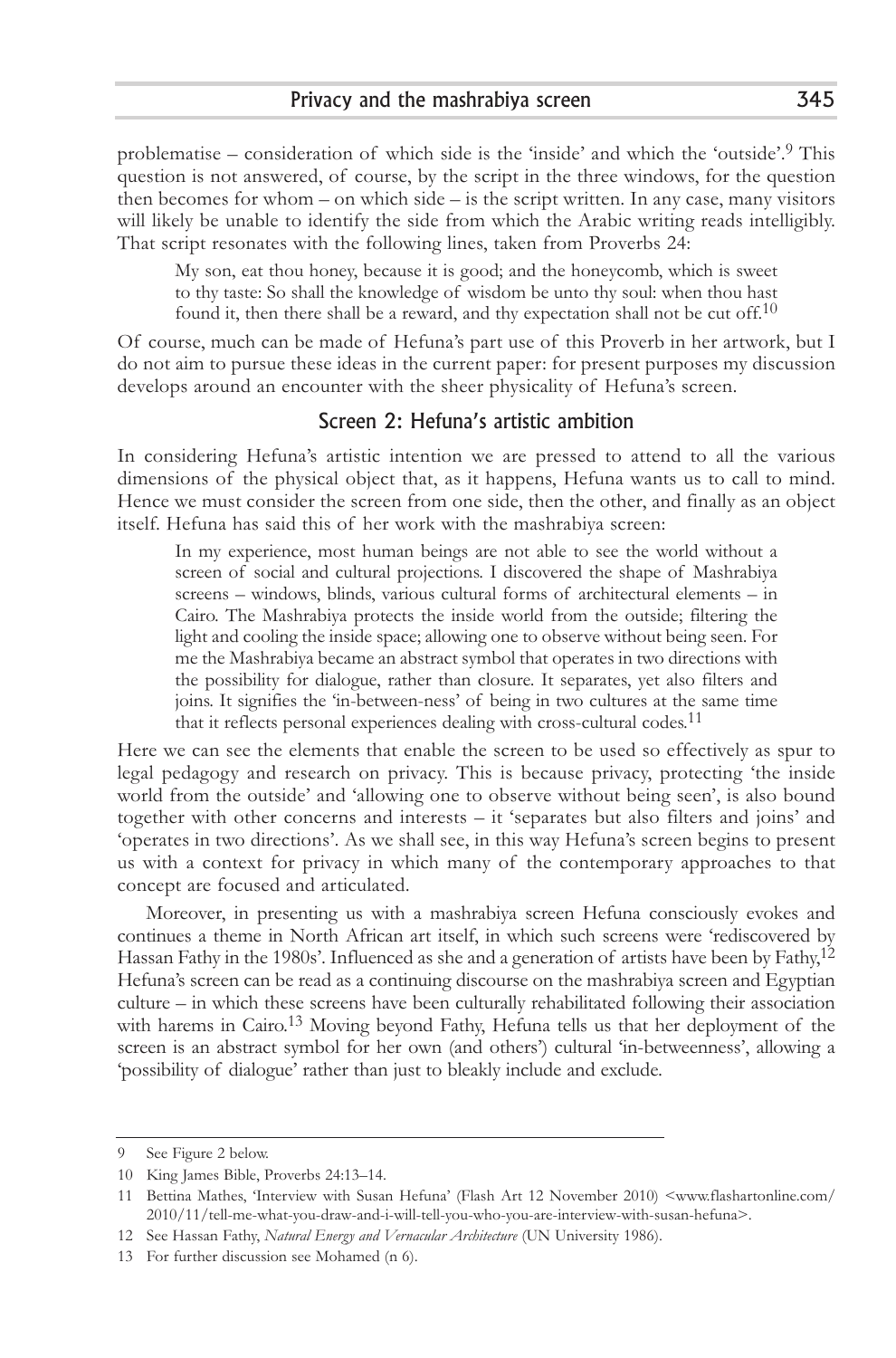These various links and associations have not gone unnoticed by art critics and cultural historians. In a catalogue for an exhibition of Hefuna's work the significance of standpoint and context for Hefuna's mashrabiya are also picked out as significant:

Like a second skin, the Mashrabiya protects what is often most endangered in the encounter with the Other: the recognition of the differences that unite us. Mashrabiya: a shutter that doesn't expose.<sup>14</sup>

These remarks are arresting, particularly when set against contemporary technical (including legal) treatments of privacy in which the increasingly transactional deployment of the notion is strangely at odds with its value as 'a second skin' or 'shutter that doesn't expose'. But in a more nuanced assessment Nat Muller writes of Hefuna's creation:

Place a *mashrabiya*, in which words and phrases in German, Arabic and English are incorporated, in a gallery space and the one-way vision of inside looking out is scrambled and codes of what is private and public become confused. The vantage point of the viewer, both with regard to positioning in the actual space and to geo-ethnic context, becomes central to the work.<sup>15</sup>

Hefuna herself has recognised (and is interested in) the varied responses to her work that have thus resulted from the 'in-betweenness' and scrambled coding that her work evokes. She comments that:

I'm aware that people read my work differently, depending on their own cultural or social context. They only see what they know. In my experience, most human beings are not able to see the world without a screen of social and cultural projections.

However, in a typical note of hopefulness, Hefuna does not read these dynamics as necessarily negative, recalling again that the 'mashrabiya became a symbol that operates in two directions with the possibility for dialogue and awareness'.16

It is a notable feature of her study through mashrabiya that Hefuna intends both a projection of her own position of cultural in-betweenness through the screen, but also intends to call to mind and stimulate more universal themes of privacy, closure, mediation, context and dialogue. At times, even she has been surprised by the significance of context for the viewer. Speaking of differing responses to an earlier work she observes that, in Cairo:

One of my digital photographs of a Mashrabiya screen was instantly perceived as a familiar object. By contrast, all Western audiences had associated it with the Western concept of abstract art. This first-hand and unexpected feedback from Egypt was a complete surprise to me. A different audience saw the essence of the work and not its reflection, without having read any of my intentions or knowing anything about my background. From then on, my work was somehow enriched by this dual feedback: the historical, scientific, and aesthetic context of the work perceived by a Western eye, and the references that were immediately related to familiar surroundings by Egyptians. The reading of the work depended on the codes of each culture, the same form could refer to different ideas and images from the past and the present.<sup>17</sup>

<sup>14 &#</sup>x27;Knowledge Is Sweeter than Honey' (Catalogue Essay for Exhibition: Hefuna @ Vienna 2010, Galerie Grita Insam 2010).

<sup>15</sup> Nat Muller, 'Making Things Permeable: Susan Hefuna' (2015) – interview available at <http://susanhefuna.com/biography/43/press/>.

<sup>16</sup> Alex Greenberger, 'Susan Hefuna on Mingling East and West in her Art' (Interview: Art Space 17 September 2013) <www.artspace.com/magazine/interviews\_features/artist\_to\_watch/susan\_hefuna-51606>.

<sup>17</sup> Mathes (n 11).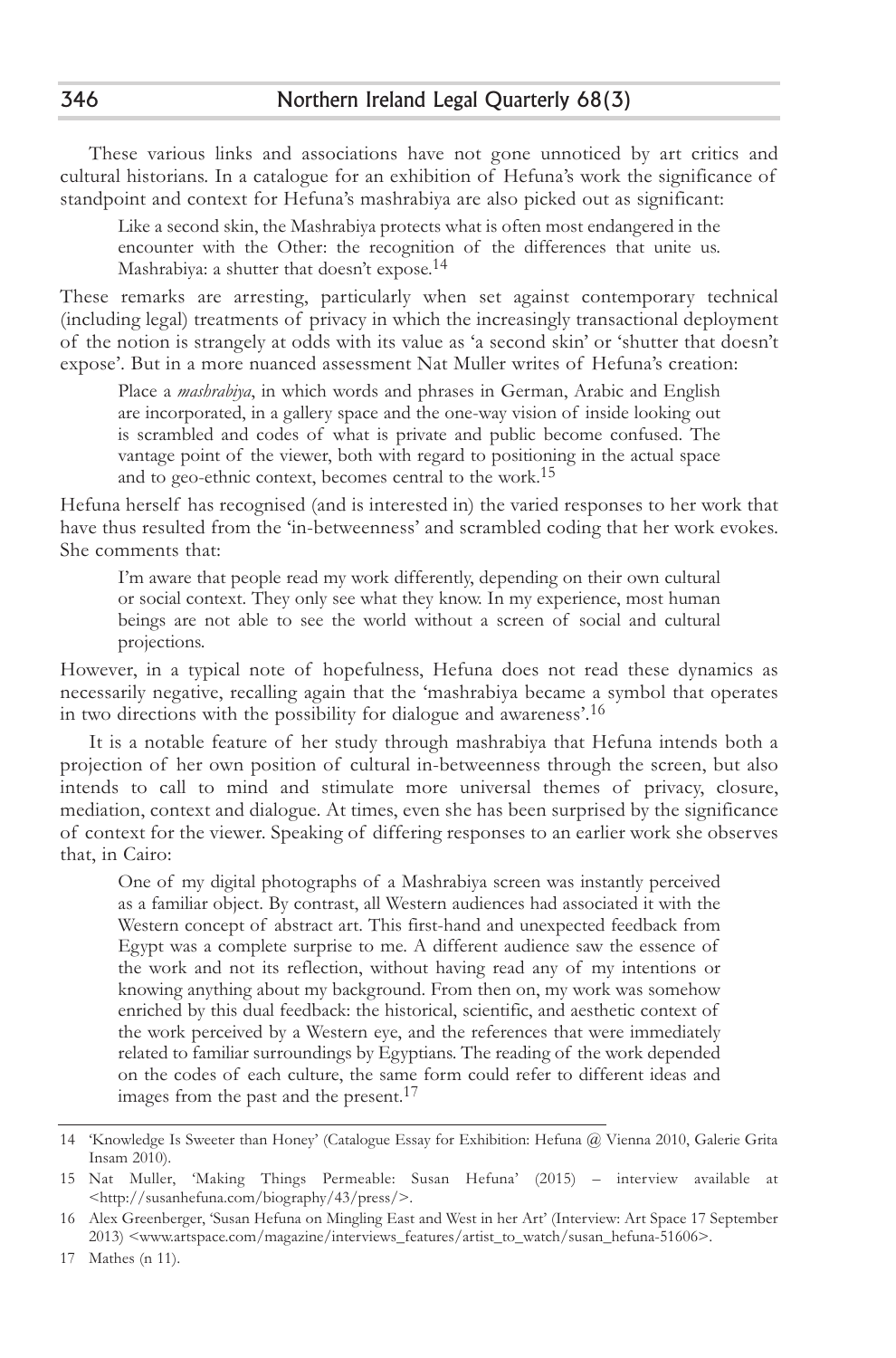Nat Muller, again, thus records the impact of Hefuna's mature work, of which *Knowledge is Sweeter than Honey* is a prominent piece:

In her work Susan Hefuna masterfully turns inside into outside and vice versa. What often remains unanswered is what exactly constitutes this inside and outside, where it is located, and whose inside and outside it is to start with. The openness to these questions is precisely what makes Hefuna's practice so intriguing and multi-faceted from a conceptual and a formalist perspective.<sup>18</sup>

In Muller's summing-up we can already perceive the potential that Hefuna's screen presents for pedagogy and research on the concept of (and so the instances of) privacy in law. Thus we move through a physical object itself (Screen 1) and through Hefuna's ambition (Screen 2) to appreciate that her piece acts, and is intended to act, as a prompt to reflection on the shifting and multilayered dynamics of screens, in which closure, privacy, inclusion and exclusion become in the same instant meeting-points, filters, points of mediation and opportunities for dialogue. For Hefuna herself, the



*Figure 2: Inside and outside* Photo by Amanda Perry-Kessaris

mashrabiya presents a point of intersection spanning her divided cultural heritage. In short, her screen brings together many of the most significant elements of contemporary analysis of privacy in legal and other technical domains. At the very least, then, an encounter with her screen in the gallery begins to articulate and individuate ideas about privacy that run from simpler modal definitions ('a shutter that doesn't expose') to the complexities of context and contingency in which shifting standpoint is critical.

#### Screen 3: privacy, law and the screen

We are now in a position to use the artefact in Screen 1 and artistic ambition in Screen 2 to focus down on the legal conceptual issues that emerge in the encounter with Hefuna's mashrabiya screen art object. Here, the idea remains that her screen can act as a prompt to further reflection on the concept of privacy, or might even help to articulate that concept, or can open avenues for criticism and refinement of existing treatments and understandings of the notion.

One of the powerful ways in which Hefuna's art object helps to approach privacy is that it is sophisticated. Privacy might find a representation in other objects in the Museum – for example, a lock and key,<sup>19</sup> or cabinet with secret panels,<sup>20</sup> or an Egyptian sarcophagus.21 *Knowledge is Sweeter than Honey* is better placed than these, however, because – as we saw in the previous screen – her mashrabiya is both a material shutter *and* a point of intersection, of mediation and dialogue. For these reasons, it is particularly well suited to claim the attention of those for whom privacy and privacy problems appear (perhaps,

<sup>18</sup> Muller (n 15).

<sup>19</sup> For example, a Swedish padlock and key wrought from iron in the nineteenth century, BM Number 0402.4 a-b, not currently on display.

<sup>20</sup> For example, the cabinet which is part of the Waddesdon Bequest, BM Number WB16, on display G2a/dc1.

<sup>21</sup> For example, the Egyptian Sarcophagus from 600 BC found in the ancient Egypt and Sudan section, BM Number EA17, on display G4/B5.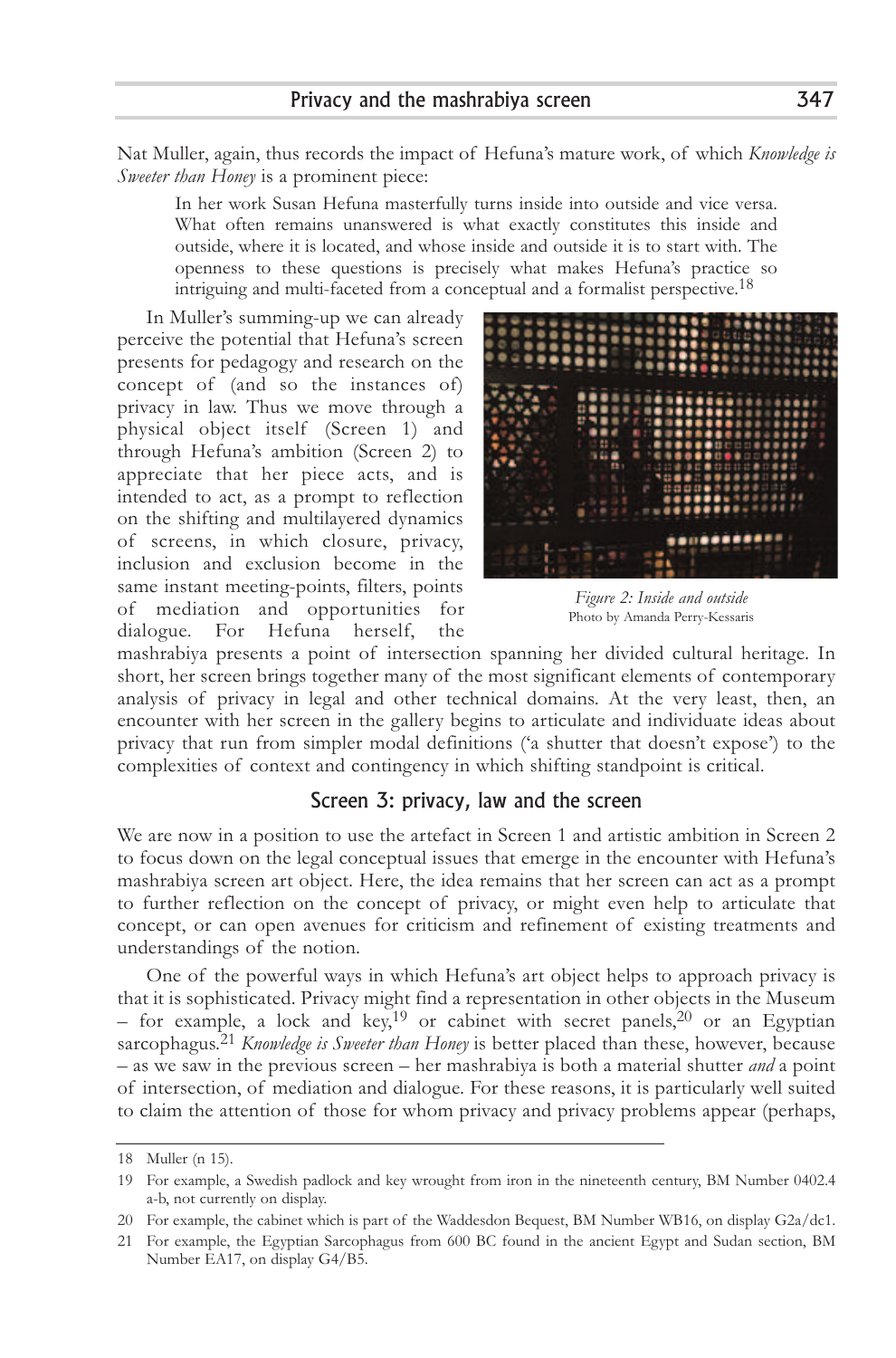appear essentially) to concern the complexities of the negotiation over spaces and rights, of dataflow management and the balancing of legal and other interests. The legal context in which Hefuna's screen can intervene now needs to be set out with more clarity.

The main themes of contemporary legal approaches to privacy can be captured even within the limits of the present brief piece. Indeed, many of the relevant papers that have appeared over the last decade or so begin with useful and accurate summaries of the current scope of privacy analyses. Thus, we find running through the work of perhaps the principal contemporary theorist of privacy, Daniel Solove, readily available synopses of the different approaches on offer.<sup>22</sup> Thus Solove has noted the prevailing mood among scholars that privacy is 'a concept in disarray. Nobody can articulate what it means . . . Philosophers, legal theorists, and jurists have frequently lamented the great difficulty in reaching a satisfying conception of privacy'.<sup>23</sup> Opening his own account in 'Understanding Privacy', Solove cites Jonathan Franzen, who writes that 'on closer examination privacy proves to be the Cheshire cat of values: not much substance, but a very winning smile'.24 But Solove also makes careful note of the high value of privacy as recorded in a multitude of writings. These include that of Warren and Brandeis25 (privacy is 'the right most valued by civilised men'), Gavison (it is 'essential to democratic government'), Rachels (noting privacy is critical to 'our ability to create and maintain different sorts of social relationships with different people') and many others, whilst noting privacy's appearance in case law too – for example, in the US case, *Lake v Wal-mart Stores* (privacy is 'integral to our humanity').<sup>26</sup> So there is plainly much at stake in the understanding of privacy for legal reasons alone, and this is the site for Robert Post's observation, often repeated by Solove himself, that:

Privacy is a value so complex, so entangled with competing and contradictory dimensions, so engorged with various and distinct meanings, that I sometimes despair whether it can usefully be addressed at all.<sup>27</sup>

Despite Post's despair, many scholars and courts have tried to make better sense of the concept, and Solove and others have done much to classify their attempts – usually with criticism in mind.

Solove's chief criticism with the scholarship in question is that it adopts what might be called an essentialist approach to defining privacy, in which theorists all search for some common thread running through privacy instances that might then be acclaimed a necessary marker or attribute of privacy itself. In Solove's analysis, the perceived essence has spanned (at least) the right to be let alone, limited access to the self, secrecy, control over personal information, personhood and intimacy. But, as Solove proclaims, these 'countless attempts'28 have foundered on the inability to locate a common denominator, and this failure prompted Solove himself to argue for a different approach deriving from the philosophy of language of Ludwig Wittgenstein.29 In this approach we are urged to

<sup>22</sup> Daniel J Solove, 'Conceptualizing Privacy' (2002) 90(4) California Law Review 1087; Daniel J Solove, *Understanding Privacy* (Harvard University Press 2008); Daniel J Solove, *Nothing to Hide, The False Tradeoff between Privacy and Security* (Yale University Press 2011).

<sup>23</sup> Solove, *Understanding Privacy* (n 22) 1.

<sup>24</sup> Ibid.

<sup>25</sup> Samuel D Warren and Louis D Brandeis, 'The Right to Privacy' (1890) 4(5) Harvard 193.

<sup>26</sup> See Solove, *Understanding Privacy* (n 22) ch 1.

<sup>27</sup> Robert C Post, 'Three Concepts of Privacy' (2001) 89 Georgetown Law Journal 2087, 2087.

<sup>28</sup> Solove, *Understanding Privacy* (n 22) 40.

<sup>29</sup> See Ibid ch 3.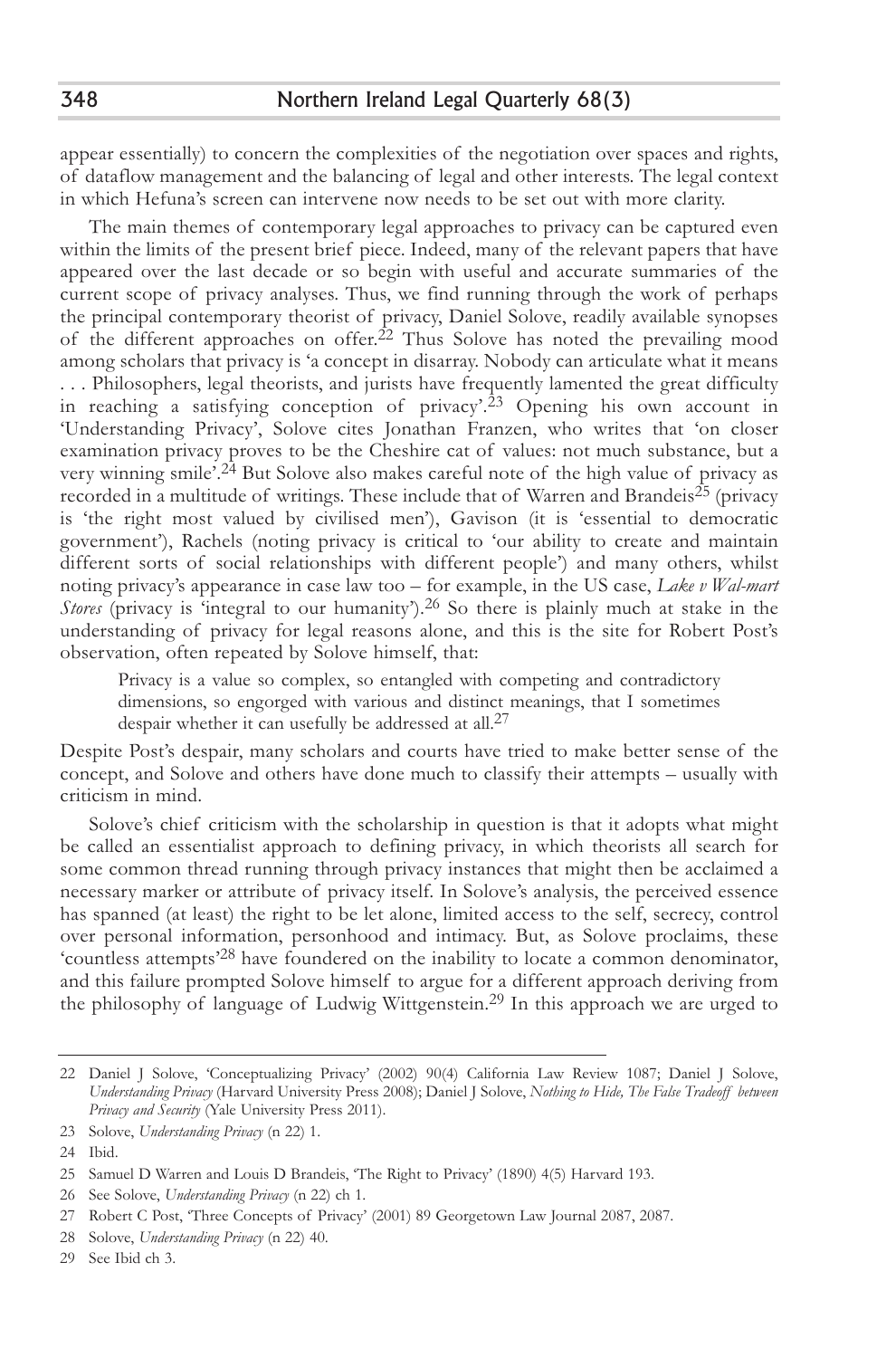give up the idea that meaning always depends upon necessary and sufficient definitional conditions and to embrace instead – at least for some concepts – the idea that meaning is more open-textured. For Solove, privacy is a 'cluster of many distinct and related things', $30$ 'an umbrella term that refers to a wide and disparate group of related things', $31$ and is to be theorised by finding 'a general framework to identify privacy harms or problems and to understand why they are problematic'.32 Solove's approach is different, then, because he conceptualises privacy 'from the bottom up',33 and that 'a focal point for a theory of privacy should be the problems we want the law to address'.34 The difficulty for such a problem-based approach is that these problems seem exponentially on the rise.

Jon Mills expands on the phenomenon in his comment that 'the reasonable expectation of privacy recognized by the law does not keep pace with the varying types of information disclosure afforded by the rapidly advancing technologies such as the Internet, digitally recorded closed circuit television, and mobile communication devices'.35 The increasing turnover of operating systems, privacy settings, new hardware and other sites in which privacy concerns might take hold (for example, online virtual reality) threaten to leave Solove's approach as unhelpful as the earlier approaches that draw on the classical theory of concepts. In fact, the confusing plurality of top-down 'cookie-cutter' essentialist definitions in Solove's line of fire is matched by the increasing plurality of privacy-problem instances in Solove's own treatment, with the resultant shapelessness of the notion an inevitable benefit to the technology companies, social media platforms, advertisers and so on for whom the acquisition of personal data has become vital. In fact, it is in this intensely practical arena, rather than in scholarly writing, that the most significant developments are to be found, and here it is possible to discern that privacy is increasingly construed as a function of data and information flow management.

Thus, the key terminology that often emerges in recent attempts to elucidate the concept of privacy is that of 'identifiable information' or 'personal data' – reducing the parameters of 'privacy' itself to that of dataflows. Indeed, in a recent co-authored piece (with Paul Schwarz), Solove notes the central importance, at least to the development of the legal concept, of personally identifiable information  $(PII)$ ,  $36$  writing that: The scope of privacy laws typically turns on whether PII is involved.'37 And this regulatory framework is hardly surprising given reliance on and widespread use of, amongst other things, digital devices. In social and media contexts we see concerns about 'privacy' related to social media, medical data and records, biometric identity cards and concern about the algorithms of 'big data' and the information being collected about individuals' web use and online preferences by companies and search engines. Indeed, the word 'screen' is now more familiar in the context of digital screens, and 'screening' is taken more often to relate to our use of such screens rather than to the activity of filtering out unwanted intrusion to protect our personal space. These changes have mostly proceeded imperceptibly and are little remarked upon in the relevant scholarly literature.

36 P M Schwartz and D J Solove, 'The PII Problem: Privacy and a New Concept of Personally Identifiable Information' (2011) New York University Law Review 86, 1814. See 'Abstract' and particularly 1819.

<sup>30</sup> Ibid 40.

<sup>31</sup> Ibid 41.

<sup>32</sup> Ibid 49.

<sup>33</sup> Ibid 49.

<sup>34</sup> Ibid 75.

<sup>35</sup> Jon L Mills, *Privacy: The Lost Right* (Oxford University Press 2009) 7.

<sup>37</sup> Ibid 'Abstract'.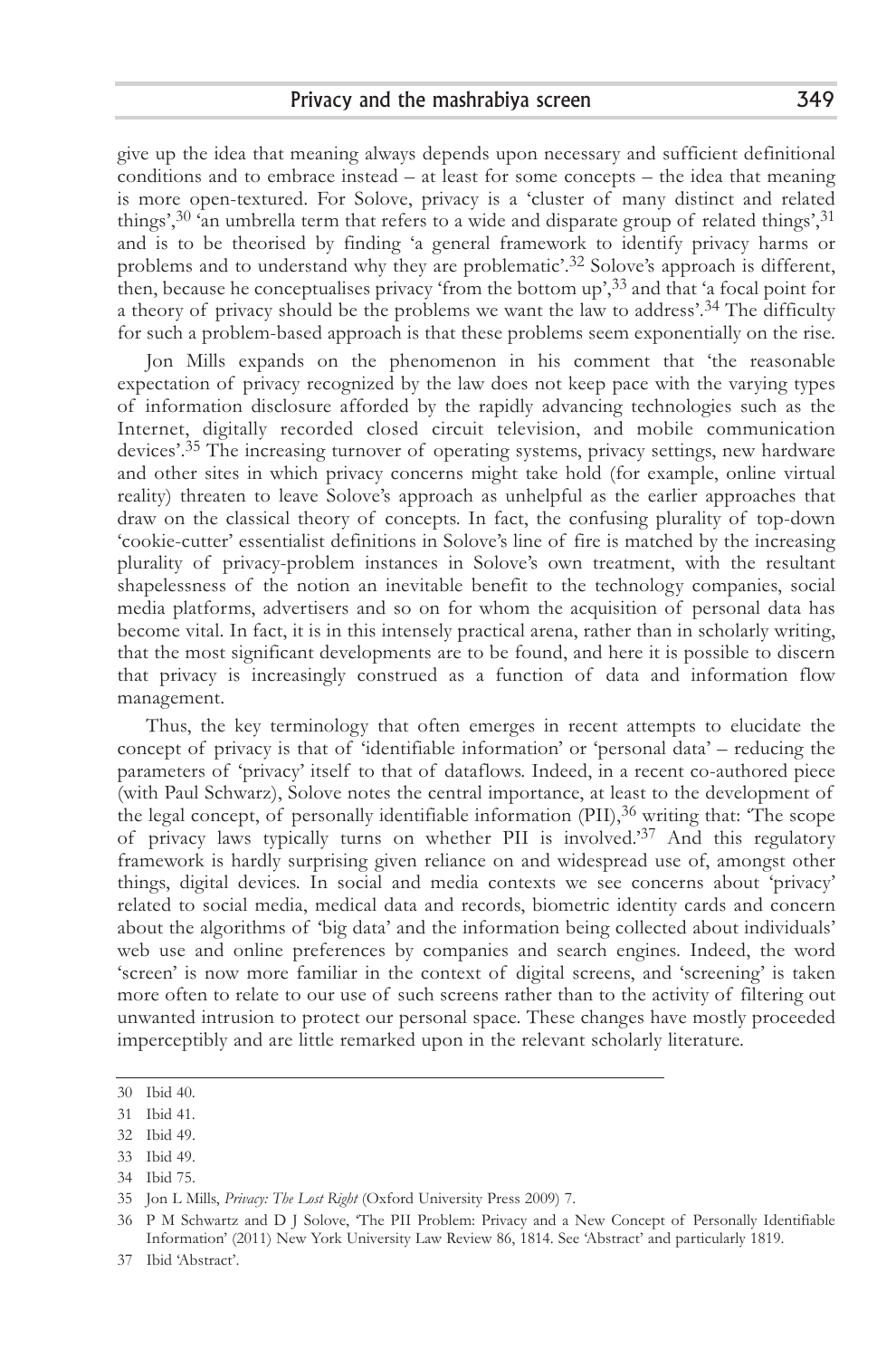The pragmatic reduction of privacy first to privacy problems or privacy harms and then to problems concerning information acquisition and management of dataflows is an understandable reaction to technological breakthrough and the inability of scholars to deliver a sharp-edged concept of privacy that can be put to work in legal settings. However, the perceived shapelessness of privacy that has resulted has allowed the notion to figure merely as a transaction cost in the creation of communication and information environments. This is precisely what two commentators have recently observed, Mulligan and King writing:

These plastic, sui generis, built environments give the companies that design them a privileged role in society. As architects of the 'playing fields' upon which individuals, and increasingly governments and private sector entities, engage, they can erect, alter, and obliterate structural barriers that afford or erode privacy through transaction costs . . . Simply put, they have an unprecedented ability to reshape privacy norms on a global scale.38

It is in this vexed context of scholarship, pragmatism and technology that Hefuna's screen has the power to disrupt, acting as touchstone and motivation for a critical pedagogy and scholarly reflection on the notion of privacy itself. It has been effectively argued that, as we move to a more transparent society where the lines between 'private' and 'public' life are increasingly blurred, we place 'significant strain on existing privacy concepts and practices that depend on a boundary between private and public'.39 Hefuna's screen makes manifest the boundaries that are, still, possible. It is physical and architectural, standing for the mashrabiya screens that are built into the walls of houses in their vernacular setting. Hefuna's art object is large, undeniable, and calls to mind absolutes about privacy that are easily lost in the swirl of new technologies and algorithms of big data. It reminds us that screening can refer to the activity of protecting and securing – providing a second skin or shutter that doesn't expose. To students who live in the contemporary, transactional information society it might appear to call back to a simpler time of absolutes now gone. But the power of Hefuna's screen is not merely that of historical artefact – sarcophagus for an earlier and simpler set of understandings – for it also stands as an emblem for a different approach to privacy that has emerged recently as a counter to the prevailing orthodoxy. This is the approach that is summed under the title privacy by design.

Privacy by design focuses on ensuring that privacy is a hardwired, default position in the systems and processes of platforms we use for our digital interactions. In this approach, privacy settings and positions must be considered throughout the design of a product or system, rather than being an add-on or patch at the end. Thus, 'Privacy by design is not a specific technology or product but a systematic approach to designing any technology that embeds privacy into the underlying specifications or architecture.'40

The idea, championed by Dr Ann Cavoukian,<sup>41</sup> Information and Privacy Commissioner for Ontario, Canada, has gained support in recent years amongst

350

<sup>38</sup> D K Mulligan and J King, 'Bridging the Gap between Privacy and Design' (2011) 14 University of Pennsylvania Journal of Constitutional Law 989–92.

<sup>39</sup> M L Jones, 'Privacy without Screens and the Internet of Other People's Things' (2014) 51 Idaho Law Review 639, 645.

<sup>40</sup> Ira S Rubinstein, 'Regulating Privacy by Design' (2011) 26(3) Berkeley Technology Law Journal 1409–56, 1412.

<sup>41</sup> See A Cavoukian, 'Privacy by Design. Take the Challenge' (Information and Privacy Commissioner of Ontario, Canada, June 2009) or Privacy by Design website of the Information and Privacy Commissioner's Office available at <www.ipc.on.ca/wp-content/uploads/2013/09/pbd-primer.pdf>.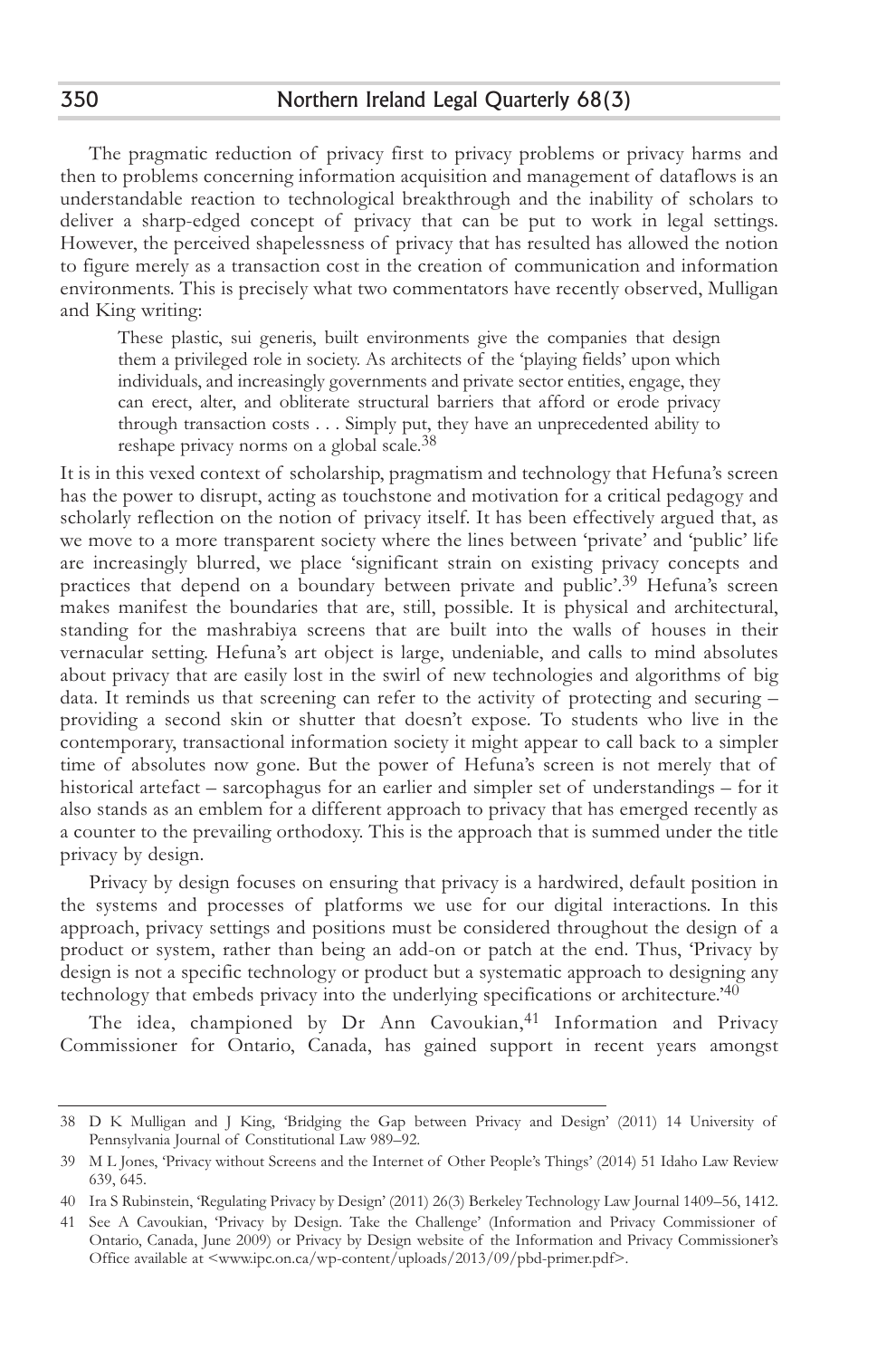information experts and practitioners. Indeed, internationally, data commissioners have summarised the approach in a resolution:

Knowing that with technological advances come new challenges to privacy and to the ability of individuals to exercise their information rights effectively; Accepting that existing regulation and policy alone are not sufficient fully to safeguard privacy; Recognizing that embedding privacy as the default into the design, operation and management of ICT and systems, across the entire information life cycle, is necessary to fully protect privacy.<sup>42</sup>

Perhaps even more significantly, privacy by design is about to become enshrined, in the European Union (EU) at least, in the newly created General Data Practice Regulations (GDPR) which will take direct effect throughout the EU in April 2018.43 Hefuna's screen plainly stands for privacy by design in a material sense, making manifest the nonnegotiable qualities of hardware-focused privacy protection. In this way the art object does not 'support' privacy by design in a simplistic sense, but rather helps students and researcher to bring into focus the full scope of complex issues that are in contention throughout the debate. After all, privacy that is 'baked into' IT and other hardware may not be attractive to individuals as consumers and certainly not to the companies and organisations for whom it would present a cost and impediment to their activity. So there are arguments still to be had.44 Instead, Hefuna's work, encountered in the museum, allows us to better appreciate the proper range and possibility of the concept of privacy itself by calling to mind protection through design – *screening* as second skin – that until recently could be taken for granted. The view I offer in this paper is that privacy by design is significant and welcome not least because, like Hefuna's screen, it reminds us that until recently we did not think of privacy as a relative concept (such as 'tallness') that depends just upon context for its correct extension, but rather as an absolute – though gradable – concept (such as 'emptiness') that can be a closed value at one end.45 These distinctions are not apparent in current academic literature, and the power of Hefuna's screen to remind us of them can be of real importance to contemporary theorising of the notion.

Hefuna's art work is also important in another way, already noted above, because of its multilayered sophistication that was evident in the discussion in Screen 2. Unlike other objects that might be used, Hefuna's mashrabiya screen, particularly as presented as art object in the museum, plays with and unsettles ideas of inside and outside, inclusion and exclusion, and the difficult negotiations of values of closure and dialogue, privacy and mediation. Significantly, however, the screen enables us to appreciate that, at least for some sites of privacy, these are debates that can run – indeed, can only run – because the central concept of privacy is already plainly to be seen, clearing the ground for productive

<sup>42 32</sup>nd International Conference of Data Protection and Privacy Commissioners, Jerusalem, Israel 27–29 October, 2010 Resolution on Privacy by Design <https://edps.europa.eu/sites/edp/files/publication/10– 10–27\_jerusalem\_resolutionon\_privacybydesign\_en.pdf>.

<sup>43</sup> Art 25(1) of the GDPR entitled 'Data Protection by Design and Default' states: 'Taking into account the state of the art, the cost of implementation and the nature, scope, context and purposes of processing as well as the risks of varying likelihood and severity for rights and freedoms of natural persons posed by the processing, the controller shall, both at the time of the determination of the means for processing and at the time of the processing itself, implement appropriate technical and organisational measures.' It remains to be seen how this will be achieved in the coming years and how much of a margin of appreciation will be left with the flexibility drawn into the provision by the opening phrase.

<sup>44</sup> Solove has claimed that, while the development of privacy by design is to be welcomed, 'without a conception of privacy, Privacy by Design is like designing a building without a blueprint or baking a cupcake without a recipe' (Daniel Solove, (Privacy and Security Blog: Teach Privacy 14 July 2015) <www.teachprivacy.com/privacy-by-design-4-key-points/>.

<sup>45</sup> I owe this way of putting things to conversations with my colleague Dr Stephen Pethick.